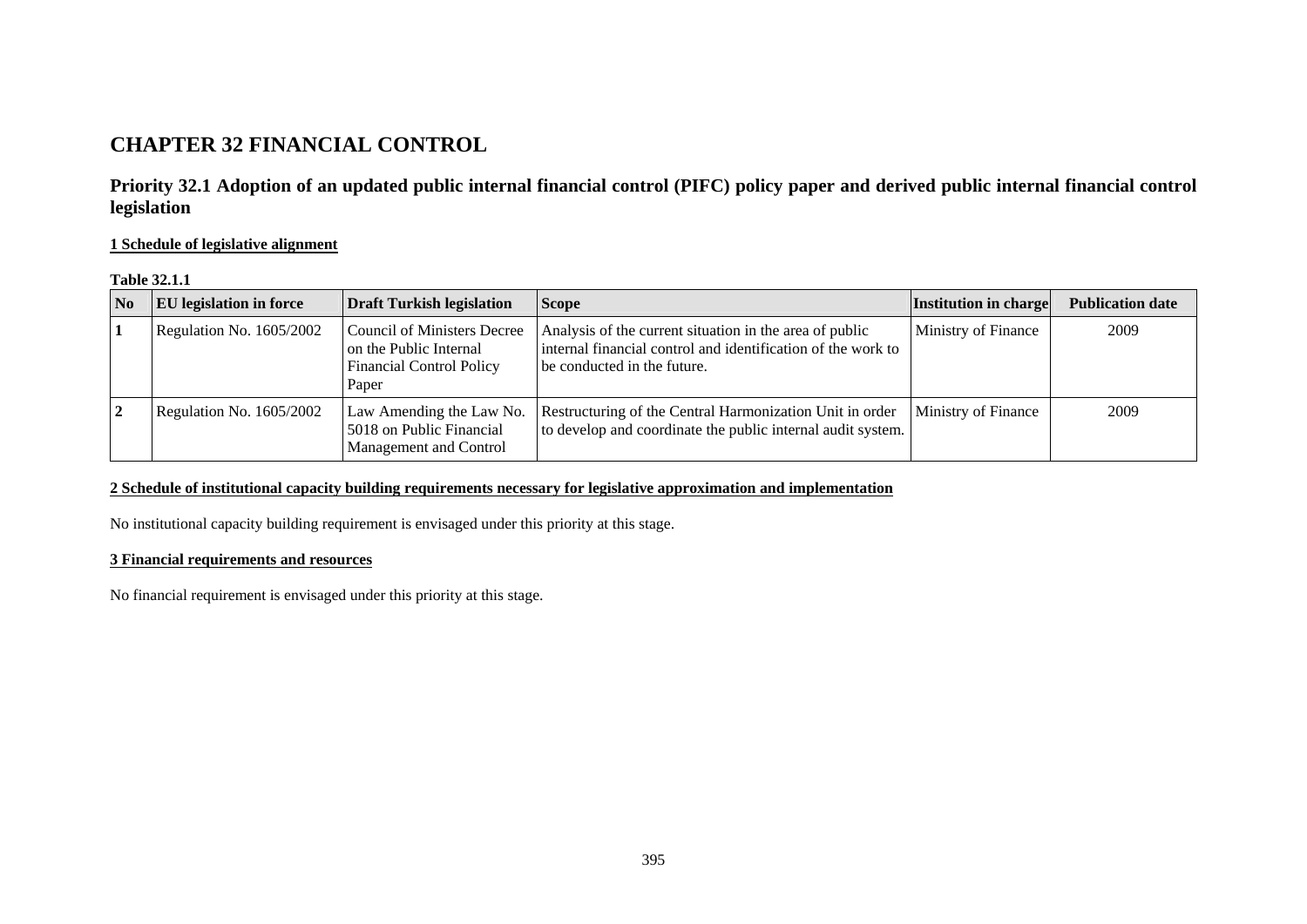# **Priority 32.2 Adoption of pending legislation to guarantee the functioning of the Turkish Court of Accounts in line with the International organisation of supreme audit institutions (INTOSAI) standards and guidelines**

### **1 Schedule of legislative alignment**

#### **Table 32.2.1**

| $\overline{\text{No}}$ | <b>EU</b> legislation in force                                | <b>Draft Turkish legislation</b> | <b>Scope</b>                                                                                                                                                                                                                                    |                                     | <b>Institution in charge Date of enforcement</b> |
|------------------------|---------------------------------------------------------------|----------------------------------|-------------------------------------------------------------------------------------------------------------------------------------------------------------------------------------------------------------------------------------------------|-------------------------------------|--------------------------------------------------|
|                        | Regulations No. 4253/88,<br>2988/95, 2064/97 and<br>1267/1999 | Accounts                         | Law on the Turkish Court of Ensuring compliance with the Constitution and the Law<br>no. 5018 in order to ensure contribution of external audit<br>to the establishment of an accountable and transparent<br>public financial management system | Turkish Court of<br><b>Accounts</b> | 2009                                             |

### **2 Schedule of institutional capacity building requirements necessary for legislative approximation and implementation**

No institutional capacity building requirement is envisaged under this priority at this stage.

#### **3 Financial requirements and resources**

No financial requirement is envisaged under this priority at this stage.

<span id="page-1-0"></span><sup>&</sup>lt;sup>1</sup> It is also mentioned under the "Priority 23.1 Increasing the efficiency, efficacy and functionality of the judiciary"